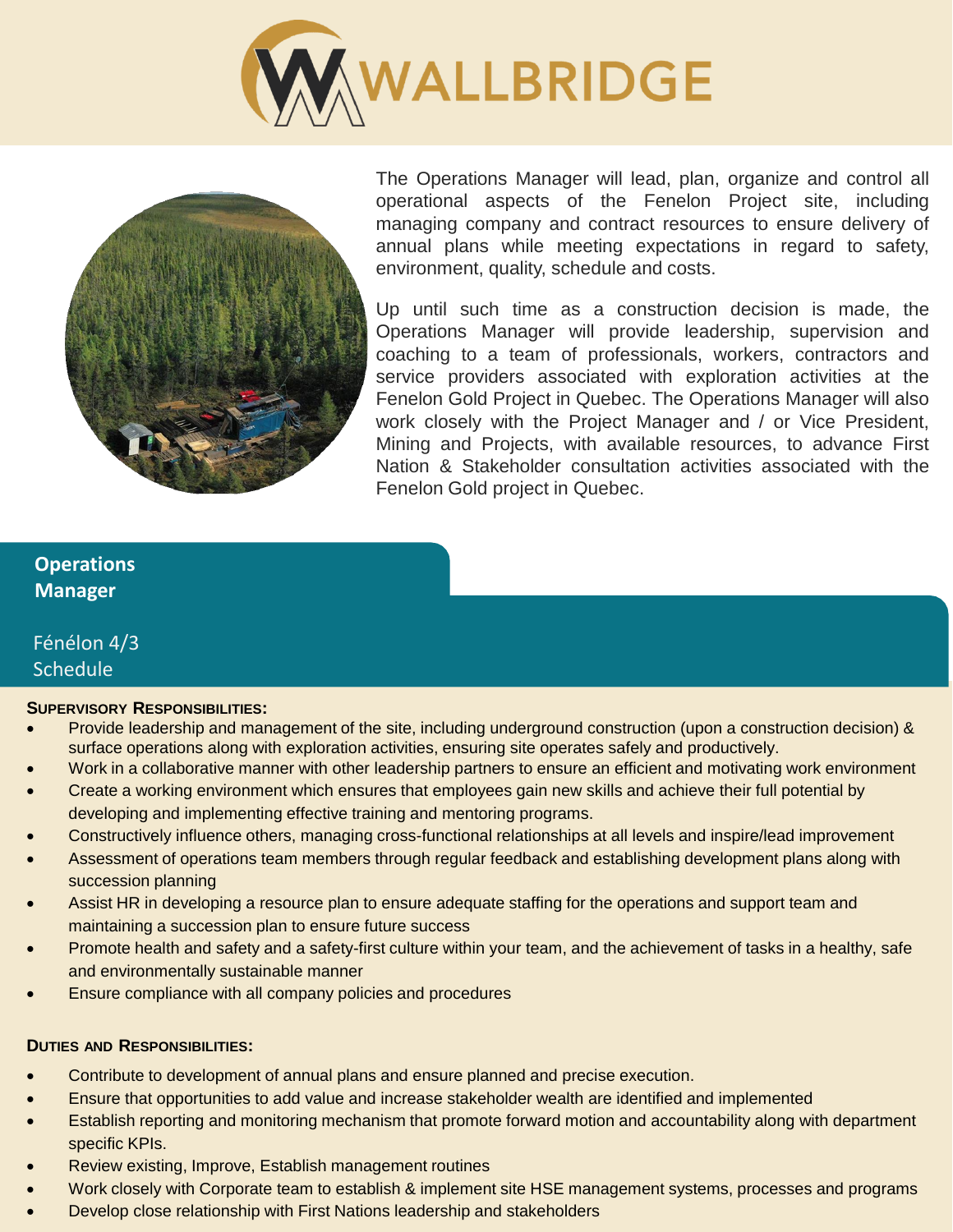



- Establish a good working relationship with provincial and local officials
- Act as owner's representative in discussions with consultants and contractors
- Liaise and meet with stakeholder groups in advancing the interests of the operation
- Management of the mining and construction contractor(s) in the construction and operations work, including managing technical teams and support consultants.
- Management of the exploration related contractors in the execution of the exploration program,
- Effective contract management of the underground mine construction, meeting time, quality and cost objectives.
- Establish reporting routine between the site and Corporate Head office
- Assist Senior Management in the review and update of periodic business reviews, including annual capital and operating cost budgets for the mine consistent with the Company's requirements.
- Ensure appropriate facilities, procedures and workforce competence to achieve legal compliance, incident prevention and the achievement of tasks in a healthy, safe and environmentally sustainable manner
- Familiarize with Environmental and Social Impact Assessment Study
- Familiarize with geological resources (inside and outside of mining lease) Mine Design and economic evaluation
- Assess current site configuration to determine requirements for operations
- Implement or develop where not existing, systems and processes to support future operations such as Front-Line Planning and Scheduling, Procurement Processes and work flows.
- Optimize operational assets and resources through continuous improvement.
- Work with the site's leadership team to develop (and implement) a plan of transition over time to an Owner operation in technical and support disciplines.